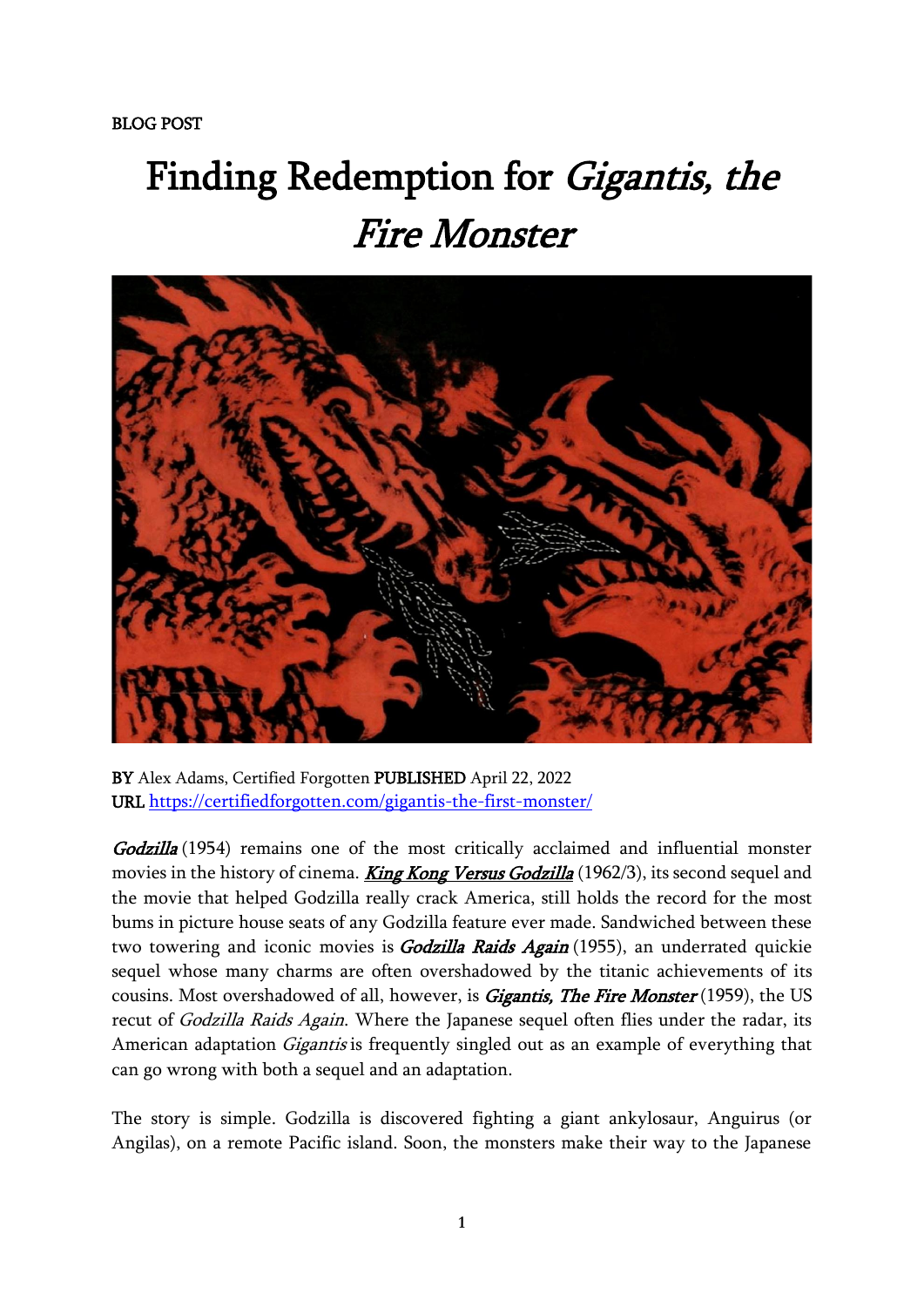urban center of Osaka, where they stage a feral showdown that demolishes the city. After Godzilla kills Anguirus, a group of Japanese pilots bury Godzilla in an icy mountainside. The major differences between Godzilla Raids Again and Gigantis, The Fire Monster are superficial. An explanatory voiceover accompanies most of the film, the dialogue is dubbed into English, and stock music replaces the original score. A certain amount of stock footage is added to speed along the exposition, and — perhaps most perplexingly — Godzilla's name is changed to Gigantis.

These changes, though essentially cosmetic, have attracted an extraordinary degree of hostility. On Rotten Tomatoes, *Gigantis* has a measly 37% audience rating and <u>one lonely</u>, [dismissive review](https://www.rottentomatoes.com/m/gigantis_the_fire_monster). "A frequently hilarious hodgepodge", writes Rob Humanick in one damning sentence, "of reworked dialogue and unnecessary, often absurd changes." In a noholds-barred review, *[Up From The Depths](https://www.youtube.com/watch?v=eDRqggxv918)* condemns the adaptation as "neither respectful nor entertaining," lazy, confusing, and poorly executed, calling it "a lackluster version of an already lackluster movie that makes it even more of a chore to sit through." Ouch.

More formal Godzilla scholarship is rarely any more generous. Ed Godziszewski, for instance, sticks the knife into Gigantis. His brief essay on Godzilla Raids Again included in the [2019 Criterion Godzilla box set](https://www.criterion.com/boxsets/2648-godzilla-the-showa-era-films-1954-1975) praises the work of director Motoyoshi Oda, a workhorse filmmaker whose movies generally do not receive the same level of esteem as that lavished upon Godzilla's father Ishiro Honda. But though he praises Godzilla Raids Again, Godziszewski writes that Gigantis is "a prime example of how incompetent Americanization helped fuel the perception among US audiences of Japanese sci-fi films as cheesy and laughable." In the gesture of rehabilitating the original Japanese sequel as a worthy successor to *Godzilla*, *Gigantis* is made the object of scorn and derision.

(What is more, whereas the Americanizations of *Godzilla* and *King Kong Vs Godzilla* are available on the box set fully restored, *Gigantis* is nowhere to be seen. Like *Godzilla* [1985](https://wearethemutants.com/2022/01/31/doom-detente-dr-pepper-godzilla-1984-and-godzilla-1985/), Gigantis is kept in circulation not by its legal copyright owners but by bootleggers and vigilante restorationists.)

Elsewhere, in his 2004 book [Godzilla on My Mind](https://books.google.co.uk/books/about/Godzilla_on_My_Mind.html?id=oe65CwAAQBAJ&redir_esc=y), William Tsutsui calls Godzilla Raids Again "a pale shadow" of *Godzilla* and, when it comes to *Gigantis*, he calls the voiceover "condescending" and describes the dialogue dub as "frequently downright nonsensical." And it is true that some bits of dialogue have earned the movie a reputation as an unintentional comedy. Famously, when Tsukioka's girlfriend Hidemi praises his bravery, he modestly brushes it off with the words "[Ah, banana oil!](https://www.youtube.com/watch?v=gmVv3plL2No)"

The insertion of such goofy lines may raise a smile, but for many viewers it also reflects the contempt with which the adaptors treated the source material. Godzilla Raids Again was a sincerely made piece of work, and *Gigantis* sometimes seems to laugh at the film at the same time as it brings the story to a broader audience.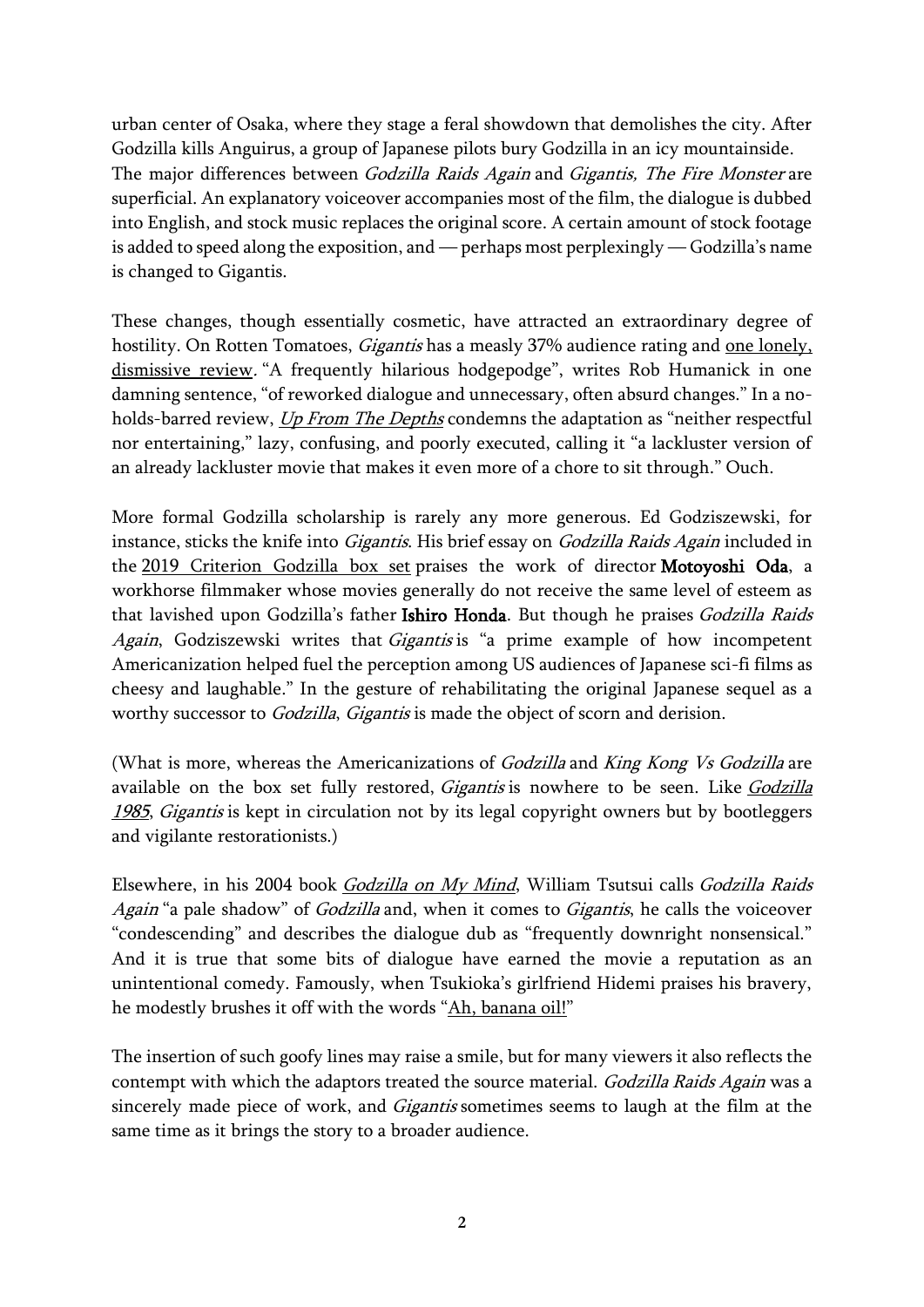It is true that *Gigantis* has its flaws. The dub is lifeless in places, and the voiceover feels intrusive to a modern ear. The film is  $-$  in both cuts  $-$  structurally uneven, peaking in the middle and tailing off somewhat towards the end, and it is undeniably simple when compared to the baroque and zany overcomplication found in the later, more successful Godzilla movies. But to dismiss it as a boilerplate monster-on-the-loose dud overlooks the fact that the film creates many of the best-loved visual and narrative conventions that fans would later come to expect of the genre. It also has a reasonable amount of thematic and visual depth. Gigantis, The Fire Monster, arguably the Godzilla franchise's ugliest duckling, actually complements *Godzilla* in surprisingly interesting ways.

Perhaps we should begin with its special effects. Godzilla's moody chiaroscuro imagery of annihilation is justly celebrated as a monumental cinematic accomplishment approaching the status of fine art. But Eiji Tsuburaya's extraordinary miniature work in this sequel, particularly the scene in which a subway is flooded during the destruction of Osaka, is also remarkably powerful. Much of the movie's imagery of monster-inflicted ruination is easily as suggestive of nuclear devastation or the American firebombing raids suffered across Japan during World War 2 as anything in Godzilla.

The narrative perspective is also interesting. Where *Godzilla* followed the actions of the scientific and military establishments, this first sequel is concerned with ordinary working folk — the staff of a commercial fishery — whose lives, homes, jobs, and relationships are all mercilessly smashed by the rampaging monsters. This tightening of scale results in a compelling, dignified, modest intimacy in which the actions of ordinary people can have colossal consequences. The film's central set piece of destruction, for instance, is triggered by a runaway van of convicts who crash their hijacked vehicle into an oil refinery. An initially comic caper has enormous and ironic knock-on effects: just as the creatures seem to have been dissuaded from attacking the city, an accidental fire lures them back to shore and initiates their brutal confrontation.

And the film also paints a uniquely downbeat vision of the world. At the end of *Godzilla*, tortured scientist Dr. Serizawa is able to kill Godzilla with the Oxygen Destroyer. In Godzilla Raids Again and Gigantis, however, Godzilla fights another monster, the vicious ankylosaur Anguirus, and neither creature can be killed by man. This seemingly hopeless world, in which there are multiple indestructible monsters, is substantially bleaker than that of Godzilla. Where the first film was able to provide a resolution to the problem of the monster (however grimly), this sequel withdraws the hope that humanity will ever be truly free of the beast. Godzilla is not a *creature*, but a *species*.

Now, these points are as true of Godzilla Raids Again as they are of Gigantis, The Fire Monster. The source material, naturally, looms large in the adaptation, and the story and themes survive for the most part intact. But one aspect of Gigantis distinguishes the movie from every other Godzilla movie: Godzilla is not Godzilla, but Gigantis, a prehistoric brute who flourishes amongst fire and flame. If we can, for a moment, separate the two creatures, it's worth considering that unlike Godzilla, who has a fatal weakness, Gigantis simply